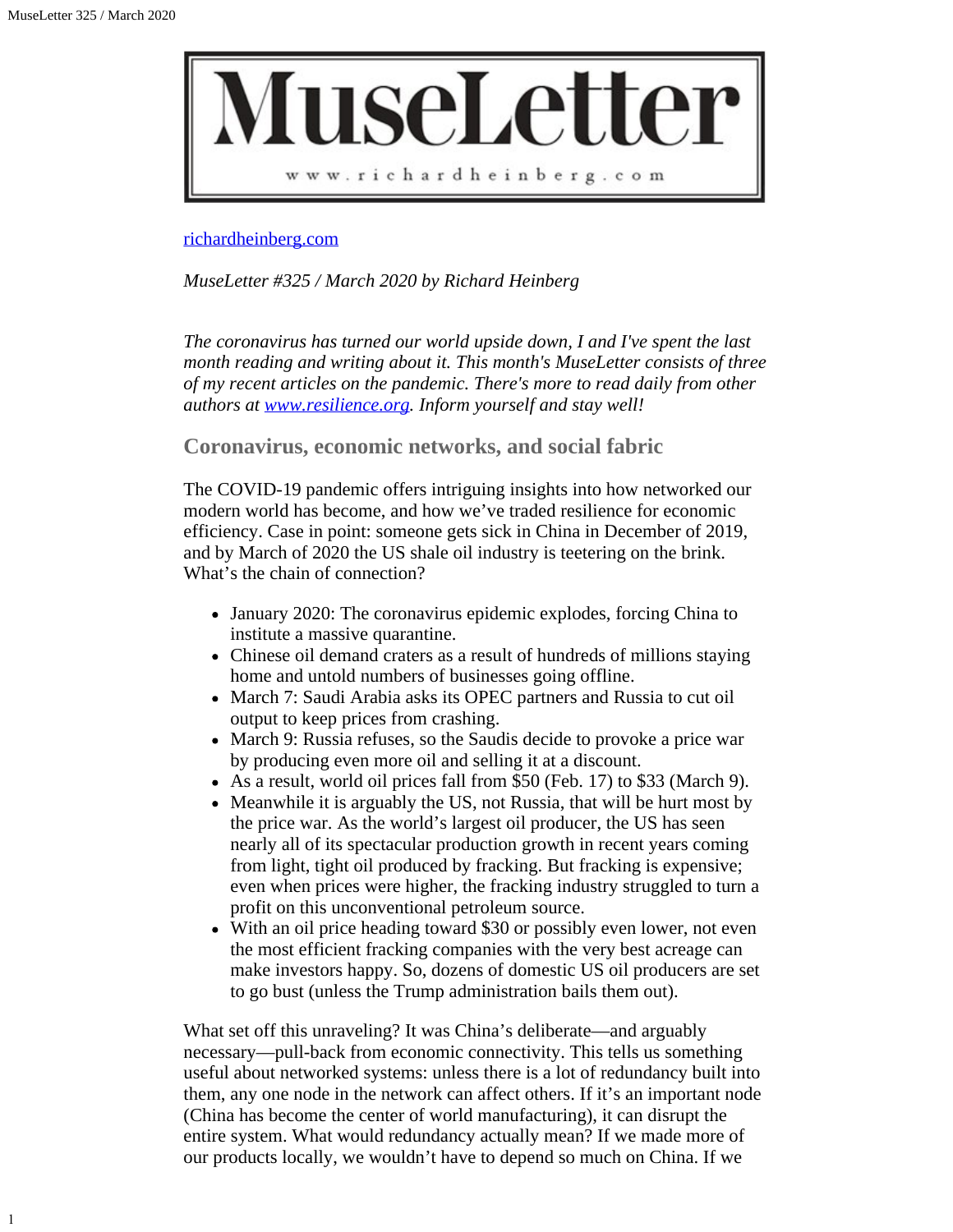produced more of our energy locally, then our energy system would probably include more redundancy (by way of more types of energy sources), and the world energy economy would be more resilient as a result. Problems would still arise, but they would be less likely to affect the whole system.

So, redundancy is important. However, redundancy is the enemy of economic efficiency. Over the past few decades, economic engineers have created justin-time supply chains in order to minimize warehousing costs, and have lengthened supply chains in order to access the cheapest labor and materials. Fine—everybody got cheaper products, and China has grown its economy at a blistering pace. But what happens when everybody suddenly needs an N95 facemask while international supply lines are down? Officials can't just call up the local facemask factory and order a new batch; that factory likely closed years ago.

That's just one of the ways in which the coronavirus pandemic presents a daunting challenge to our globally networked economy—while our networked economy also complicates efforts to slow the spread of the virus. When you start to take more networks into account, the picture becomes daunting indeed. What happens to the tourism industry if millions are quarantined and nobody wants to be in close quarters with lots of strangers? How about the airlines? The restaurant and hotel chains? Even a few weeks of dramatically reduced business could be critical to their survival.

Hence government leaders and the masters of the financial universe—the central bankers—are huddling daily to try to figure out how to keep what is currently (in the US) merely a stock market blowout from turning into a serious economic depression. Unfortunately, the tools at their disposal may not be up to the job. That's because the core problem (the pandemic) is not financial in nature. Around 70 percent of the US economy is driven directly by consumer spending. But putting money into people's pockets through lower interest rates or government spending won't make them suddenly decide to go on a cruise, book a flight, or even go out on Friday night to dinner and a movie.

But that's not what concerns me most these days. Instead, it's the social dimension of the coronavirus epidemic. Financial crises are inevitable in an economy that prioritizes the rapid growth of shareholder value and the profits of the investment class. Even more they are inevitable in an economy based on a fundamentally flawed understanding of reality—the implicit assumption that growth in resource extraction, manufacturing, and waste dumping can continue indefinitely on a finite planet. Many ecological thinkers have been making that point for years. But the response to this intrinsic vulnerability that makes the most sense, and the one my colleagues and I have been recommending, is to strengthen community resilience. That means supporting local farmers, manufacturers, merchants, arts groups, and civic organizations of all kinds. Trust is the currency that will enable us to weather the storms ahead, and trust is built largely through face-to-face interaction within communities.

However, the necessary response to the novel coronavirus is social distancing —i.e., reducing face-to-face human connectivity. As people voluntarily retreat from public gatherings, or are forced to do so by regional quarantines, severe impacts are bound to be felt by faith communities and local arts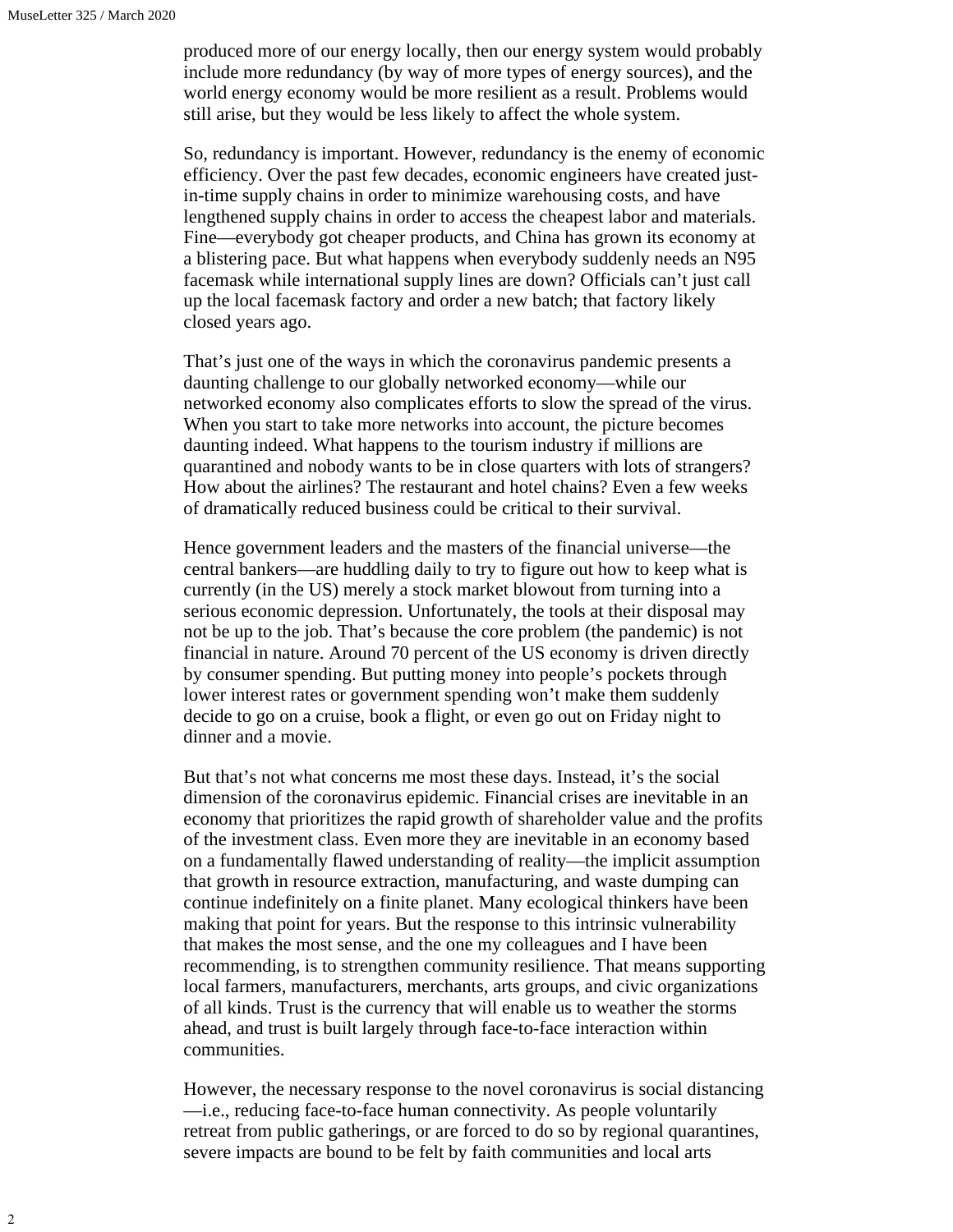organizations, as well as local restaurants, farmers markets, and merchants. Sporting events and concerts are being canceled, and the public's direct engagement with local and national politics is suffering as well. Public transit systems are emptying.

We need to be thinking of ways to keep civic connections alive for the next while. The pandemic will not last indefinitely: the virus itself may be here for good, but one way or another it and humanity will negotiate some sort of biological accommodation. Most likely, humans will achieve herd immunity, perhaps aided by vaccines. Our urgent task is to keep our communities healthy and resilient in the interim.

Of course, we still have the internet and social media. We should make the most of them, even though in "normal" times these often distract us from face-to-face interaction or reduce our social skills. For the time being, we can use these tools to keep up not just with the news, but with all the people we care about. I've even heard of innovative communitarians setting up Zoom conferences with their neighbors so they can stay in "touch." Unfortunately, there's no app yet that can show up at a farmers market, admire the produce, talk about the weather, and bring home a basket of fresh veggies.

Humor can help with emotionally processing difficult information (though its use can be tricky, as many people's emotions are raw these days). There's a lot to process—and not just fears of getting COVID-19 or of seeing a 401k disappear. Will we have to cancel our vacation? Should I go to my yoga class or stay home? How can I make ends meet if I can't work for the next few weeks due to quarantines? How much should we disrupt our routines? Should my company be doing more to protect employees and customers? These questions and more are stoking interpersonal tensions between spouses, between parents and children, between co-workers, and between employers and employees. Normalcy bias and denial can lead to complacency when action is needed, while panic can lead to poor choices and the dismissal of one's genuine concerns by friends and colleagues. One solution is to engage friends, neighbors, co-workers, and family in conversations about the virus, actively listen to their concerns, and gently steer those conversations in a prosocial direction that takes into account the seriousness of the situation and our need to change behavior. Ironically, the most pro-social behavior at the moment is to stay home. Meanwhile, make commonsense preparations: stock up on enough supplies to get you through a month without going out, and think about what you'll do.

Remember: humanity has survived epidemics much worse than this one. My wife Janet just passed along this historical tidbit: it seems that early in William Shakespeare's career as an actor and writer, London theaters were closed by order of the Privy Council (June 23, 1592), which was concerned about a plague outbreak and the possibility of civil unrest. But the theaters reopened in June 1594 and Shakespeare went on to write his most famous plays. Like Will, we'll get through this.

Connections will be strained in the coming weeks—some of them interpersonal and local, some economic and global. It's up to us to nourish the connections that are most essential, while finding backups for those that can no longer be relied on. What do we need and value most? How can we support one another? These are the sorts of questions we might ask ourselves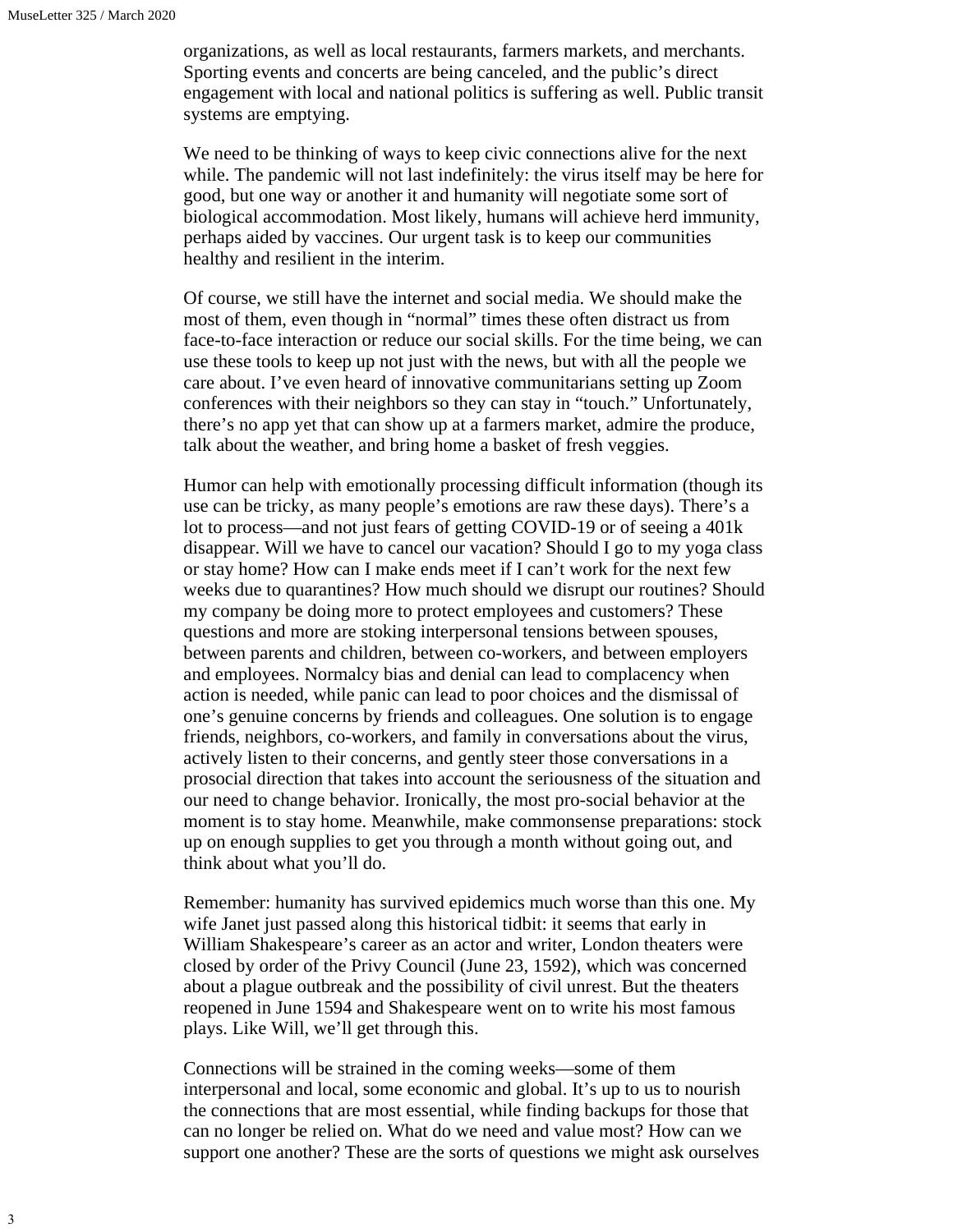4

in the days ahead—and we may have plenty of time on our hands at home to contemplate them.

## **Like Previous Pandemics, COVID-19 Will Shape the Fates of Nations**

For the last couple of weeks, I've been delving back into one of my favorite books, "Plagues and Peoples," by the celebrated historian William H. McNeill. Its relevance to today's headlines is fairly obvious. What makes the book so compelling is McNeill's ecological sensibility: He understands human beings as biological organisms embedded in living systems. For him, conquerors like Genghis Khan are macropredators, disease organisms are micropredators, and human history is the tale of how both have shaped population levels and relative degrees of social power.

In his discussion of the role of diseases in the political developments of 18thcentury Europe, McNeill makes this remarkable observation:

[T]he rise of Great Britain in comparison with France in the course of the eighteenth century depended, among other things, on the remarkable population growth that set in earlier and continued longer in Britain than in France. Political institutions, the distribution of coal and iron ore, social structures, values, and individual inventiveness all played a role in defining the over-all result: but in light of what can now be said about the retreat of plague, malaria, and other infectious diseases from the English countryside, together with England's head start in the deliberate control of smallpox, it seems clear enough that divergent disease experiences in the two countries had much to do with their divergent population histories.

McNeill goes on to cite England's successful management of infectious disease as one of the critical developments of 18th century history, fostering the rise of the British Empire and thereby reshaping the world order, from the Americas to Asia. He also attributes the rise of "enlightened" philosophical and social world views during this period at least partly to the development of scientific methods of disease suppression.

All of which leads me to contemplate the current coronavirus pandemic in the context of history, and to propose a simple thesis: The ways that nations respond to the pandemic today will largely determine their fortunes and fates over the next couple of decades at least, and perhaps beyond. Nations that are more successful at controlling the disease and minimizing fatalities will enjoy more social cohesion, while those that delay active measures to control its spread will see greater social stress, and a crippling of public faith in leaders and institutions.

Of course, nations that already enjoy high levels of social cohesion and sound leadership are better positioned to successfully contain the pandemic. Thus, the coronavirus may end up simply being a magnifier of trends already in progress. If it is true, as [some have argued](https://www.wilsoncenter.org/event/the-rise-and-decline-the-american-empire-power-and-its-limits-comparative-perspective?gclid=EAIaIQobChMIw_Sj6tWi6AIVCdbACh1oaA-aEAAYAiAAEgK-iPD_BwE), that the United States is an [empire](https://www.wilsoncenter.org/event/the-rise-and-decline-the-american-empire-power-and-its-limits-comparative-perspective?gclid=EAIaIQobChMIw_Sj6tWi6AIVCdbACh1oaA-aEAAYAiAAEgK-iPD_BwE) [in decline,](https://www.wilsoncenter.org/event/the-rise-and-decline-the-american-empire-power-and-its-limits-comparative-perspective?gclid=EAIaIQobChMIw_Sj6tWi6AIVCdbACh1oaA-aEAAYAiAAEgK-iPD_BwE) the virus may simply speed up the erosion of its global influence. And if some Asian nations seem destined for a [more prominent place](https://www.ft.com/content/520cb6f6-2958-11e9-a5ab-ff8ef2b976c7) in international politics and commerce, the pandemic could propel them to that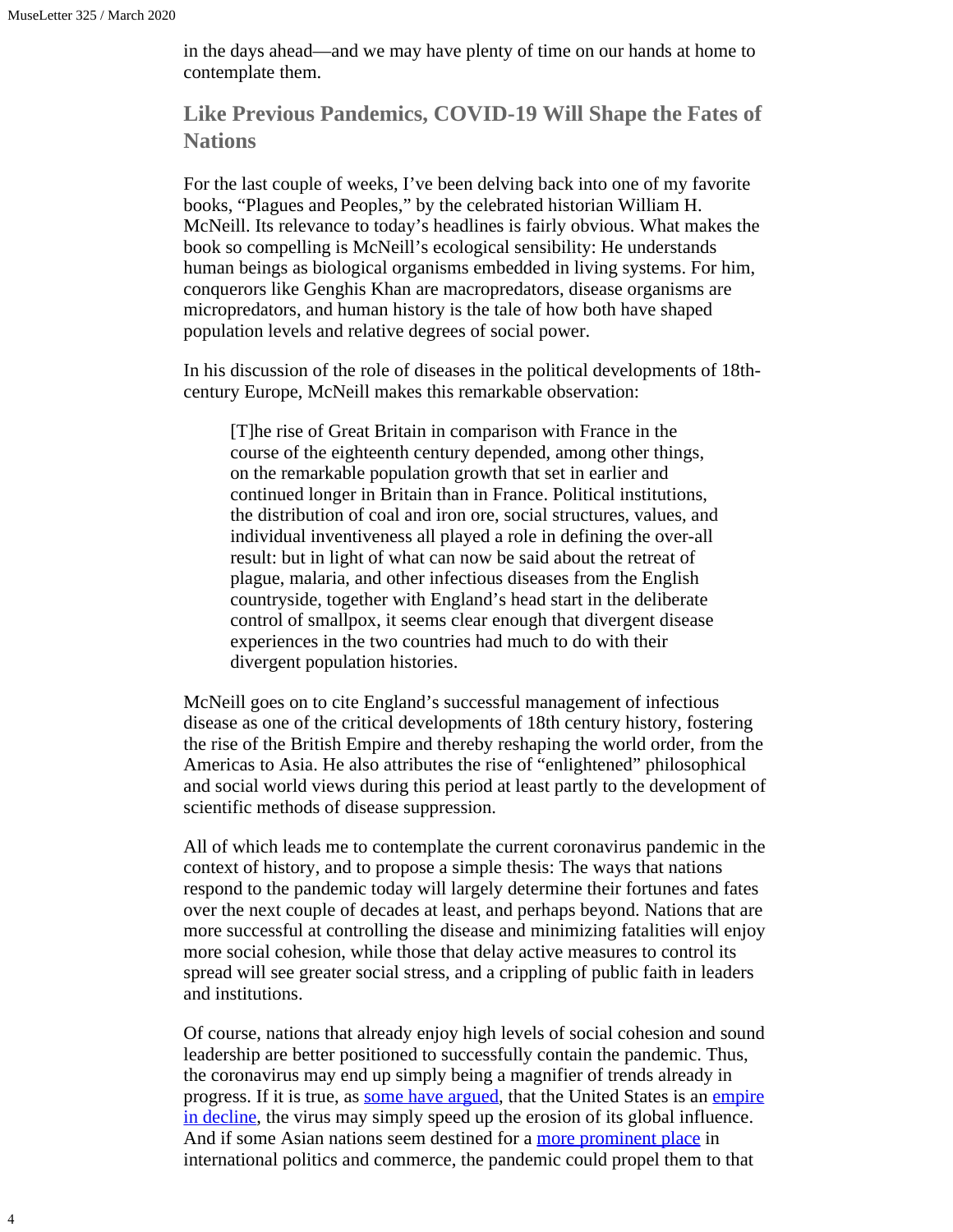position even faster.

As for economic impacts, there may be no way to avoid extreme and enduring damage to markets and supply chains. Delaying containment measures in order to maintain business as usual would likely lead to overwhelmed health care systems and, in turn, higher death rates. Fear of contagion would then likely cause disruptions of trade and commerce at least as severe as those triggered by the proactive lockdown measures that have already been enacted in some of the countries furthest along in the pandemic cycle — notably China, whose economic activity seems to have [shrunk](https://www.nytimes.com/2020/03/16/business/coronavirus-china-economy.html) remarkably in the past two months. One way or another, we seem to be in for a global [depression](https://www.ccn.com/stock-market-crash-so-bad-start-new-great-depression/). But, as with the pandemic, the ability of nations to weather hard economic times may depend largely on factors of leadership and social cohesion.

It's already apparent that clear government messaging, widespread testing, and early lockdowns in countries like **[Taiwan](https://www.businessinsider.com/coronavirus-taiwan-case-study-rapid-response-containment-2020-3)** have worked to curtail the outbreak and foster widespread compliance with government recommendations. Compare this with President Trump's sometimes dismissive and often counterfactual comments about the pandemic, the U.S. government's failure to roll out a robust testing program, and its lagging effort at containment. Of course, U.S. politics were already highly polarized, thus complicating the task of coordinating a coherent large-scale response by local, state, and federal governments. But crucial missteps early in the cycle may eventually lead to even more divisiveness, as the economic and social tensions resulting from mounting casualties and months of lockdown erode the patience of a restive public.

Boris Johnson's recent, now countermanded [strategy](https://www.theatlantic.com/health/archive/2020/03/coronavirus-pandemic-herd-immunity-uk-boris-johnson/608065/) of allowing the virus to spread in U.K. so as to develop "herd immunity" contrasts strongly with his nation's historic successes in minimizing disease three centuries ago. While inoculation against smallpox began as a folk remedy in Arabia, North Africa, Persia, and India sometime in the distant past, [Mary Wortley Montagu](https://time.com/5542895/mary-montagu-smallpox/)'s introduction of the practice to England — after witnessing it in Turkey in 1717 — led to its general adoption throughout Europe. In that instance, efforts in Britain to control disease resulted not just in the saving of lives, but in enhanced general trust in the nascent scientific method. In contrast, Johnson's zigzagging coronavirus messaging has thus far sown only confusion.

We shall see. Trends are still developing, we're still early in the pandemic cycle, and there is still time for strategies to shift. In any case, the events that are unfolding now will likely prove to be historically decisive.

## *This article was originally published on [Undark](https://undark.org/). Read the [original article](https://undark.org/2020/03/20/pandemic-shape-nations/).*

## **How Does Pandemic Change the Big Picture?**

As of 2019, the Big Picture for humanity was approximately as follows. *Homo sapiens* (that's us), a big-brained bipedal mammal, had spent the Pleistocene epoch (from 2.5 million years ago until 12,000 years ago) developing its ability to control fire, talk, paint pictures, play bone flutes, and make tools and clothes. Language dramatically enhanced our sociality and helped enable us to invade and inhabit every continent except Antarctica.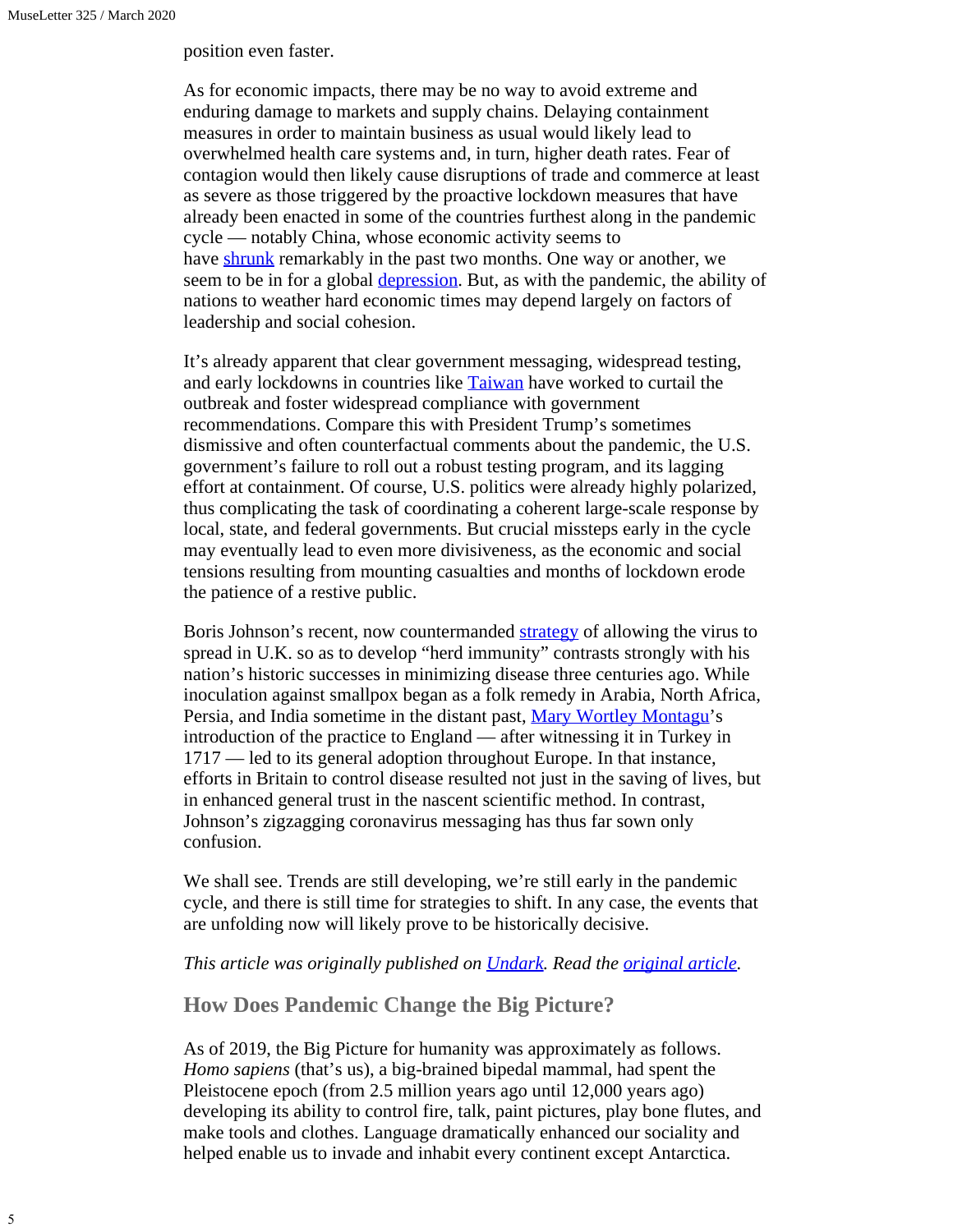During the Holocene epoch (the last 12,000 years), we started living in permanent settlements, developed agriculture, and built state societies with kings, slavery, economic inequality, full-time division of labor, money, religions, and armies. The Anthropocene epoch (more of a brief interlude, really) dawned only a couple of centuries ago as we humans started using fossil fuels, which empowered us dramatically to grow our population and per capita consumption rates, mechanize production and transport, and basically dominate the entire planet. The mechanization of agriculture, by making the landed peasantry redundant, led to mass urbanization and quickly pumped up the size of the middle class. However, the use of fossil fuels destabilized the global climate, while also vastly increasing existing problems like pollution, resource depletion, and the destruction of habitat for most wild creatures. In addition, over the past few decades we learned how to use debt to transfer consumption from the future to the present, based on the risky assumption that the economy will continue to grow forever, thereby enabling future generations to pay for the lifestyle we enjoy now.

In short, the Big Picture was one of ever-increasing power and peril. Suddenly it has changed. A pattern of furious economic growth, consistent over many decades since the dawn of the Anthropocene (with only occasional interruptions, primarily consisting of the Great Depression and two World Wars), has slammed precipitously into the wall of pandemic (un)preparedness. In an effort to limit mortality from the novel coronavirus, governments around the world have put their economies into a state of suspended animation, telling most workers to stay home and to avoid direct contact with others.

How is this development impacting trends that were already underway? Will future generations look back on the coronavirus pandemic as a blip or a game changer? Let's review a few of the major trends that developed during the Anthropocene and engage in a little informed speculation about how they might be affected by the COVID-19 outbreak.

**Climate change:** In [China](https://www.energylivenews.com/2020/03/17/nasa-says-covid-19-lockdown-slashes-air-pollution-in-china/), lockdowns of workers and closures of companies have led to a dramatic reduction in greenhouse gas emissions. Over the coming weeks, emissions for the world as a whole could fall by ten percent or more. Note to climate warriors: don't cheer too loudly; folks who are out of work won't appreciate gloating greenies.

The world's response to the coronavirus undermines the argument that governments cannot reduce carbon emissions because doing so would hurt their economies. Clearly, national leaders felt that the more immediate (though, in the larger scheme of things, much less significant) threat of pandemic justified shutting down commerce. Climate activists should now feel emboldened to make the following case: If economic degrowth is what it takes to preserve a habitable biosphere, then world leaders can and must find fair and humane ways to reduce society's scale of energy usage, resource extraction, manufacturing, and waste dumping—all of which contribute to climate change.

However, the pandemic is [not good news](https://www.energylivenews.com/2020/03/13/coronavirus-triggers-domino-effect-on-clean-economy/) for the transition to renewable energy. Supply chains for solar and wind companies have been disrupted, and demand for new installations is down. And with super-cheap oil and gas in the offing (see "Resource Depletion," below), market forces are likely to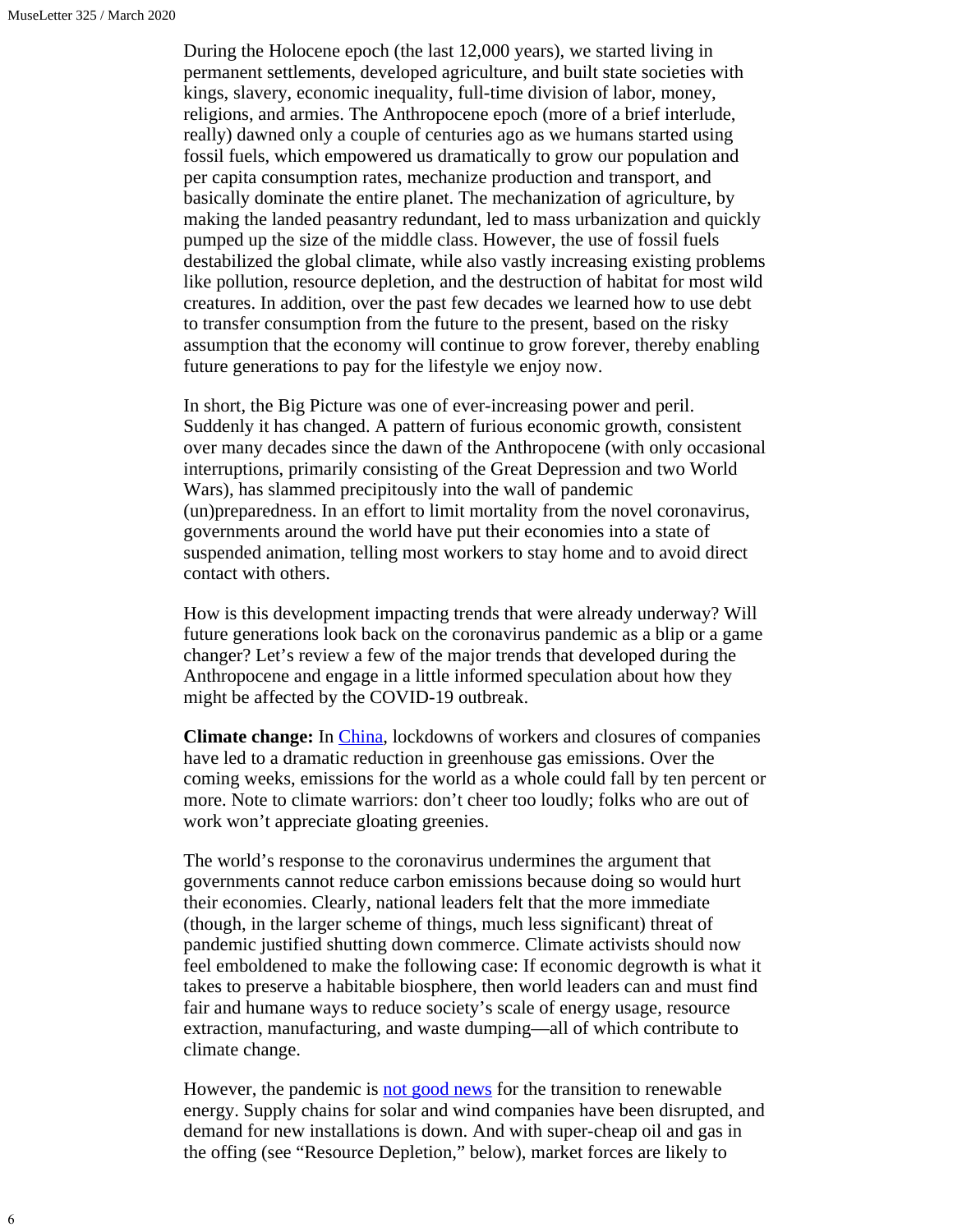hinder rather than help both the renewables industry and the shift to electric cars.

**Economic inequality:** For the gig economy, and for people living paycheck to paycheck (which includes up to  $\frac{74}{9}$  percent of Americans earning hourly wages), the coronavirus lockdown is a catastrophe. Over the short term, existing economic inequalities will result in highly unequal levels of sacrifice and suffering. It may be relatively easy for low-wage workers to rationalize a mandated week or two at home as a forced vacation, but if tens of millions of Americans with no savings experience several months without income, regional social stresses could build to the breaking point. That's one reason government officials are talking about cash handouts.



Over the longer term, recent absurd levels of inequality could get seriously snipped. In his book *[The Great Leveler](https://press.princeton.edu/books/paperback/9780691183251/great-leveler),* historian Walter Scheidel argues that, in the past, economic inequality has been reversed most dramatically by what he calls the "Four Horsemen"—mass mobilization for warfare, transformative revolution, state collapse, and plague. Currently many governments are undertaking economic re-allocation efforts equivalent in scale to those seen in the World Wars. For example, Denmark is paying 75 percent of wages (for salaries up to ~\$50k/year) for companies that would otherwise have to lay off workers, for a period of three months. This not only enables quarantined workers to survive, but allows them to stay on the payroll and not have to go through a rehiring process later.

Thus, the current pandemic might arguably qualify as two of Scheidel's Horsemen (mass mobilization and plague). The investor class is witnessing capital destruction at a prodigious rate and scale, while government efforts at maintaining civility and social well-being may entail providing a safety net for those with the least. Of course, this isn't the way social justice advocates envisioned reining in inequality, but the result may end up being equivalent to another New Deal, and [possibly even a Green New Deal](https://newrepublic.com/article/156962/green-jobs-answer-coronavirus-recession).

**Biodiversity loss:** The novel coronavirus pandemic almost certainly began in wild animal markets in Wuhan, China. As Carl Safina put it in a [recent](https://medium.com/@carlsafina/covid-19-is-a-wake-up-call-dont-hit-snooze-9aa7de13aa9a) [article](https://medium.com/@carlsafina/covid-19-is-a-wake-up-call-dont-hit-snooze-9aa7de13aa9a), "Humans caused the pandemic by putting the world's animals into a cruel blender and drinking that smoothie." While there have been other zoonotic epidemics in recent years, including HIV, the Marburg virus, SARS, and the 2009 H1N1 "swine flu" pandemic, the global coronavirus outbreak could provide a teachable moment, when wildlife conservation organizations can call successfully for an international moratorium on the trade or sale of any non-domesticated animal species (with zoos providing a highly regulated exception).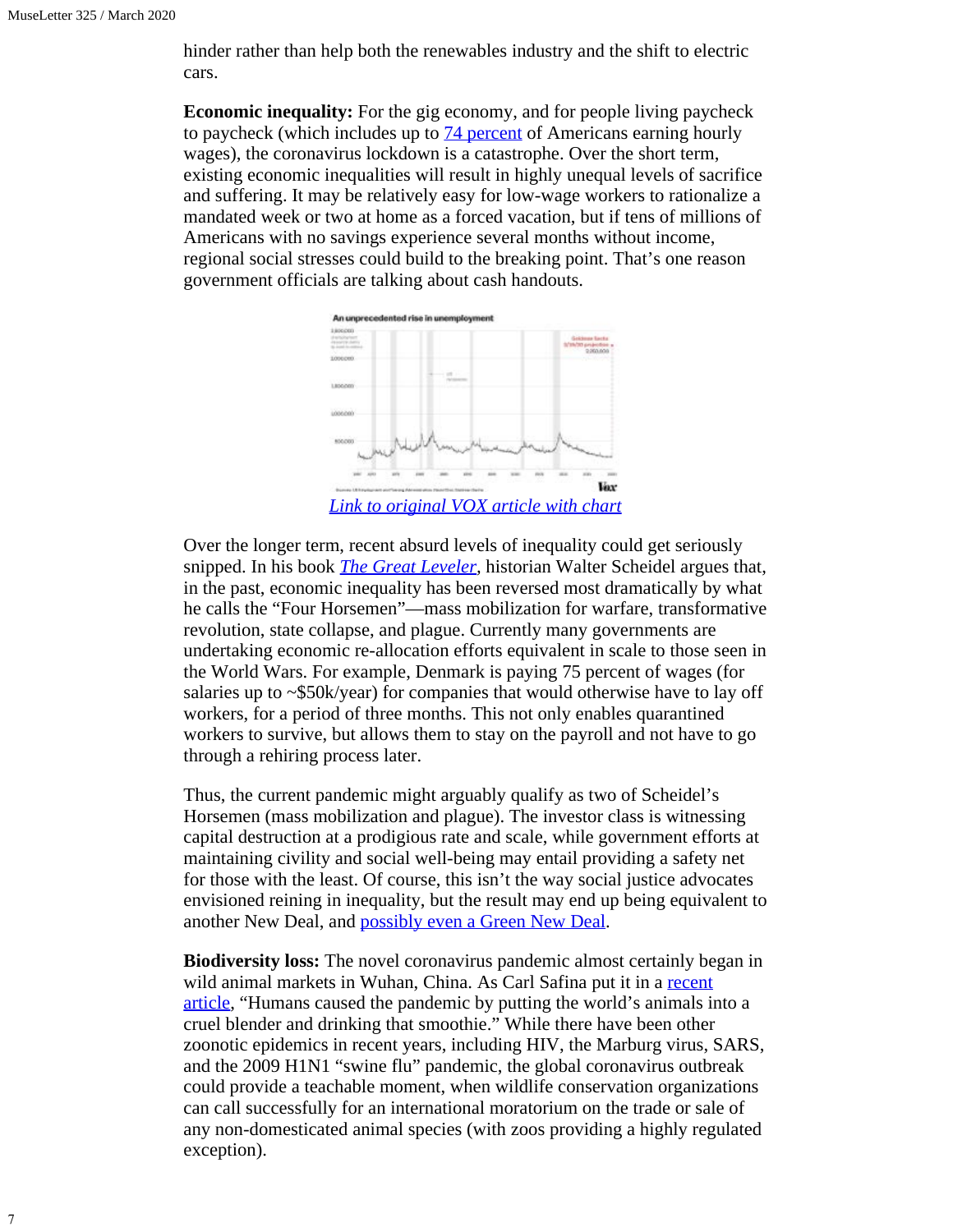Otherwise, don't expect much of a change in the overall declining trend in the numbers of insects, reptiles, amphibians, and wild birds and mammals with which we share this little planet.

**Overpopulation:** A few cynical millennials have called the novel coronavirus the "[Boomer Remover"](https://nypost.com/2020/03/19/morbid-boomer-remover-coronavirus-meme-only-makes-millennials-seem-more-awful/) due to its tendency to attack the elderly with greatest virulence. Because humanity has recently been adding 80 million new members per year (births minus deaths), an erasure of one year's net growth in population is possible in a worst-case scenario. However, the potential for a short-term moderation of our overall pattern of demographic expansion could be at least partly offset by the results, starting nine months from now, of hundreds of millions of people of reproductive age worldwide staying home for weeks with little to keep them busy. For wealthy nations with falling fertility levels, a much bigger threat to human population stability will likely continue to be posed by the buildup of [endocrine-disrupting](https://www.gmo.com/americas/research-library/chemical-toxicity-and-the-baby-bust/) [chemicals](https://www.gmo.com/americas/research-library/chemical-toxicity-and-the-baby-bust/) in the environment. For poor nations with high population growth trends, equal education opportunities for everyone regardless of gender will substantially help reduce growth rates.

**Resource depletion:** With manufacturing on the skids, demand and hence prices for most commodities are plummeting. The world's most economically crucial commodity, oil, has seen its price fall from \$50 a barrel to close to \$20 (as of this writing); some analysts are forecasting prices in the single digits. With oil usage crashing, petroleum storage capacity will run out, at which point producers will have no choice but to mothball some oil wells. Oil companies will likely be bailed out, but cannot be profitable under current conditions. The prospect of ever ramping world oil extraction rates back up to recent levels seems dim. It is likely, then, that the long-anticipated moment of the world oil production peak has already occurred, with little fanfare, in November, 2018.

Of course, the blowout in oil markets is a result of economic disaster rather than sound policies of resource conservation. Therefore, adaptation on the part of industry and society as a whole will be chaotic. The international implications are fraught and hard to predict: several key Middle Eastern nations will see their economies shredded by low oil prices, and Great Powers (specifically, China and Russia) may seek to take advantage of the moment by seeking to realign alliances in the region.

**Pollution:** Marshall Burke of Stanford University has recently [written](http://www.g-feed.com/2020/03/covid-19-reduces-economic-activity.html) that "the reductions in air pollution in China caused by this economic disruption likely saved 20 times more lives in China than have currently been lost due to infection with the virus in that country." Reduced rates of manufacturing and consumption should help to reduce overall pollution, but of course this is the side effect of crisis, not the result of sound policy. Therefore, without environmental policy interventions, there's no reason to expect pollution reduction benefits to be sustained. Just one example of how some temporary benefits could be balanced by new harms: The use of [single-use plastics](https://www.plasticstoday.com/medical/could-single-use-plastics-help-prevent-pandemic/203183354362486) is likely to increase during the pandemic response.

**Global debt bomb:** The world economy is again in a deflationary moment, as it was in 1932 and 2008. For central banks and governments, all fiscal efforts will be geared toward re-inflating an economy that is otherwise hissing and flattening. There is a heightened risk that investors will realize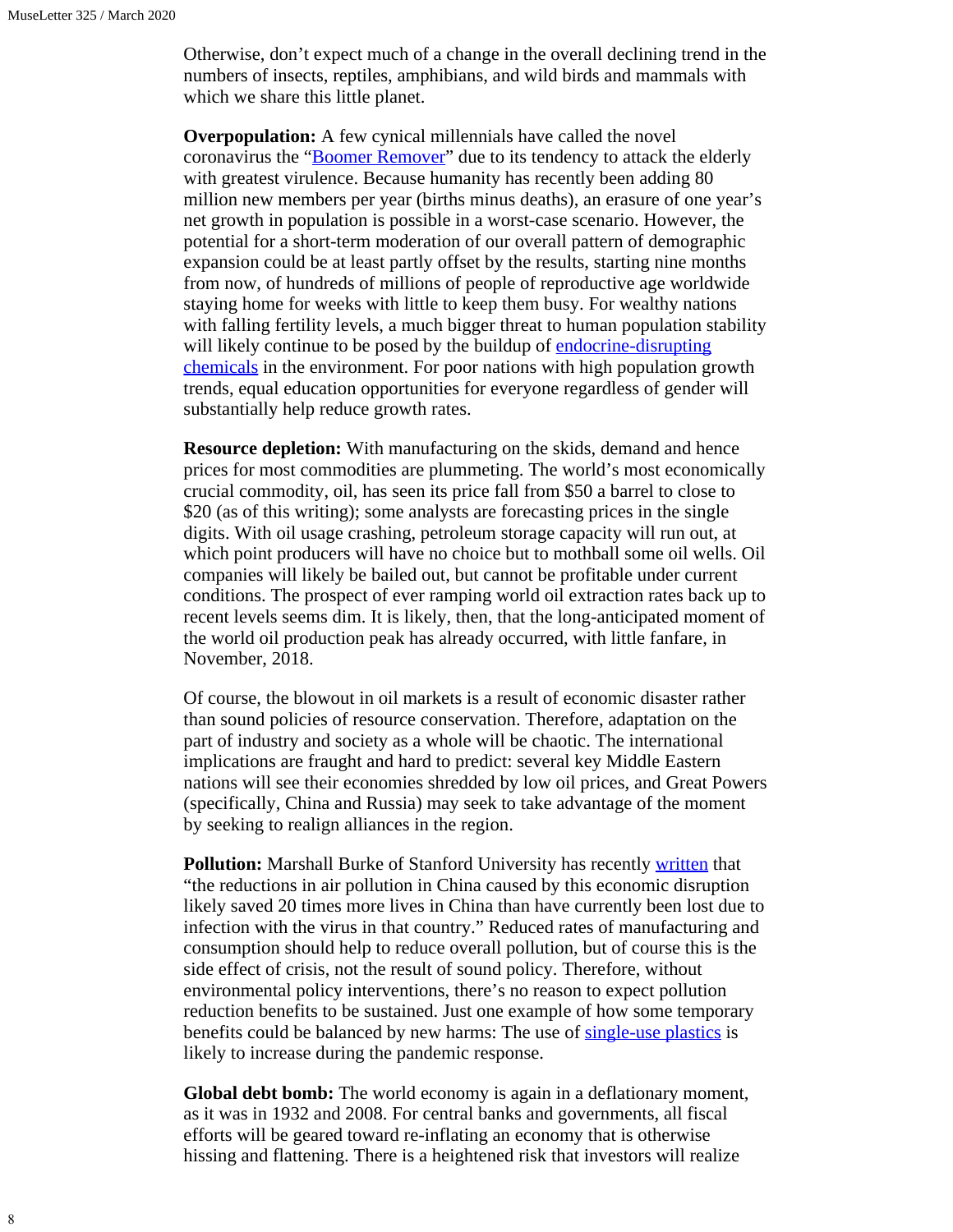that, in a no-growth world, their financial instruments are inherently worthless, forcing not just a collapse of the market value of stocks, but a repudiation of the very rules of the game. However, since the coronavirus epidemic itself will eventually subside, the more [likely outcome](https://www.newsclick.in/what-will-post-coronavirus-global-economy-look) is a period of defaults and bankruptcies mitigated by heroic levels of Fed bond purchases, and government bailouts (of the oil and airline industries, just for starters) and deficit spending. Eventually, if money printing goes exponential, hyperinflation is a possibility, but not soon. Big takeaway: the financial system has been destabilized and, like the oil industry, may never return to "normal."

\* \* \*

Let's return to the question posed above: Will humanity look back on the coronavirus pandemic as a blip or a game changer? The likely answer depends partly on how long the pandemic lasts, and that, in turn, will depend largely on how soon tests become widely available, and when treatments and vaccines are found. US Government documents marked "not for public release" suggest [significant shortages](https://www.dailykos.com/stories/2020/3/18/1928623/-Reports-reveal-what-officials-are-being-told-about-COVID-19-and-it-s-not-what-they-are-telling-us) not just of medical equipment, but also of general goods over the next 18 months for government, industry, and private citizens, if solutions are not quickly forthcoming.

The level at which the game is changed also depends on the degree of downturn in employment and GDP. Fred Bullard, President of the St. Louis Fed, has gone on record [saying](https://www.zerohedge.com/markets/feds-bullard-warns-unemployment-may-soar-30-gdp-crash-50-q2) that the US unemployment rate may hit 30 percent in the second quarter because of shutdowns to fight the coronavirus, and that GDP could drop 50 percent. This would be economic carnage far beyond the scale of the Great Depression (the United States unemployment rate in 1933 was 25 percent; its GDP fell an estimated 15 percent). If the global economy falls that far, and remains locked down even for a few weeks, label the coronavirus "game changer, big time."

But a change to what? Dystopian possibilities come only too readily to mind. However, in conversation, some of my think-tank colleagues have suggested the pandemic could turn out to be a "Goldilocks" crisis that would disrupt the global order just enough, and in such a way, as to foster a response that sets at least some societies on a trajectory toward cooperation, redistribution, and degrowth.

First, governments often deal with shortages (foreseen in the report cited above) through the tried-and-true strategy of quota rationing. As Stan Cox details in his indispensable book *[Any Way You Slice It](https://thenewpress.com/books/any-way-you-slice-it): The Past, Present, and Future of Rationing,* quota rationing doesn't always work well; but when it does, the results can be fairly admirable. During both World Wars, Americans participated enthusiastically in rationing programs for food, tires, clothing, and more. Britain continued its rationing programs well after the end of WWII, and surveys showed that, during the period of rationing, Britons were generally better fed and healthier than either before or after. In most imaginary scenarios for deliberate economic degrowth, quota rationing programs for energy and materials figure prominently.

Cox concludes that rationing programs tend to be more successful when people are united against a common enemy, and when shortages are believed to be temporary. Despite President Trump's efforts to dub it the "Chinese